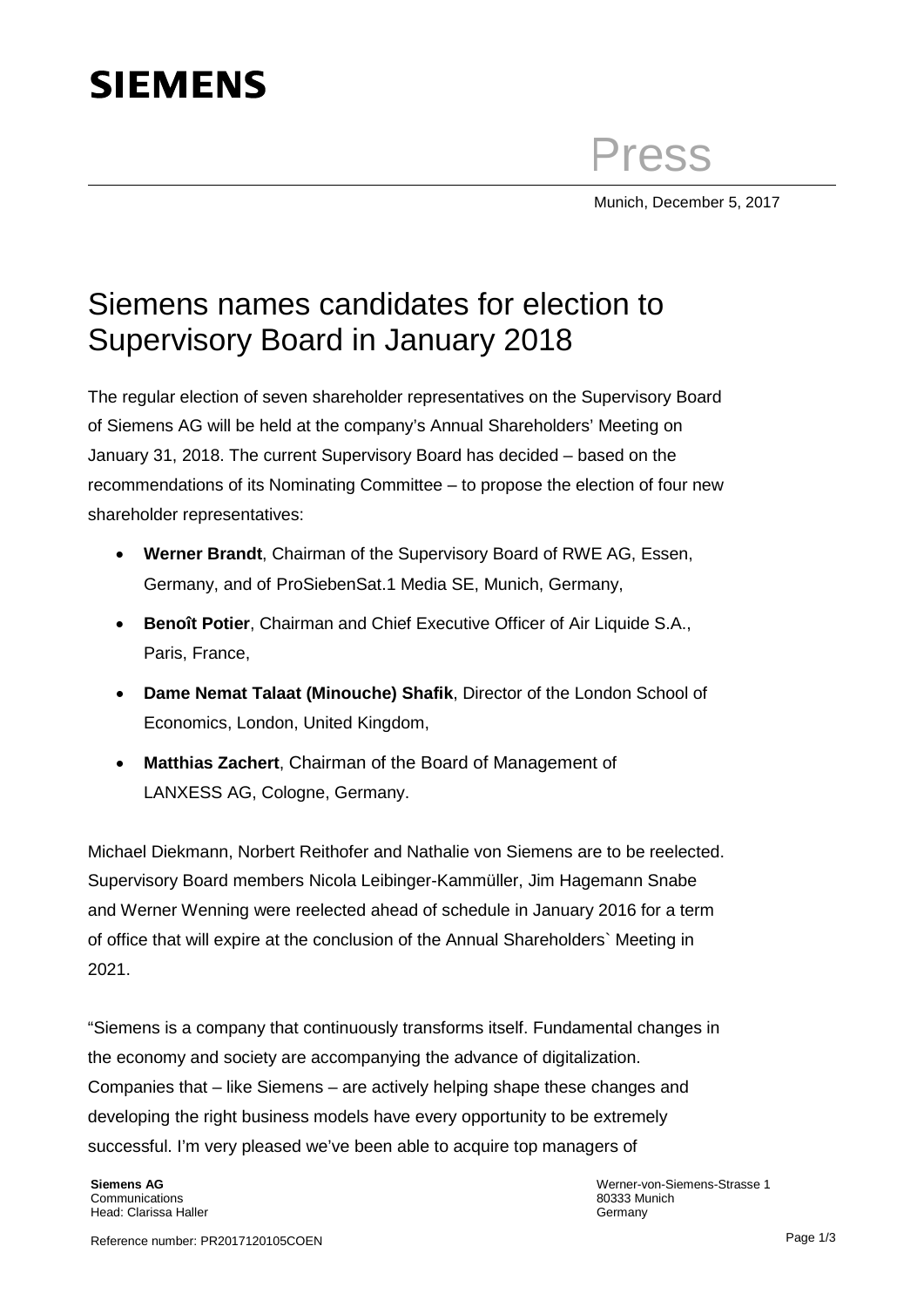**Siemens AG** Press release

international renown as candidates for election to our Supervisory Board – individuals who will contribute extensive expertise to the Supervisory Board and thus further sharpen its profile. I'd like to express my sincere thanks to Hans Michael Gaul, Gérard Mestrallet and Güler Sabancı for their constructive cooperation and dedication during their terms of office on the Supervisory Board and especially for the support they've provided for the rigorous implementation of our Vision 2020 program," said Gerhard Cromme, Chairman of the Supervisory Board of Siemens AG.

Gerhard Cromme's term of office will expire at the conclusion of the Annual Shareholders' Meeting in 2018. A member of the Supervisory Board of Siemens AG since 2003, he has chaired the body since 2007. In January 2017, the Supervisory Board's Nominating Committee recommended that Jim Hagemann Snabe succeed Gerhard Cromme as Chairman of the Supervisory Board. At its constituent meeting on January 31, 2018, the Supervisory Board is to elect Jim Hagemann Snabe as its Chairman.

In accordance with the German Codetermination Act (*Mitbestimmungsgesetz*), the employee representatives on the Supervisory Board were elected on October 5, 2017. Their terms of office will begin at the conclusion of the 2018 Annual Shareholders Meeting.

This press release is available here: [www.siemens.com/press/PR2017120105COEN](http://www.siemens.com/press/PR2017120105COEN)

**Contact for journalists** Michael Friedrich Phone: +49 (30) 386-24187; E-mail: [michael-hans.friedrich@siemens.com](mailto:michael-hans.friedrich@siemens.com)

Follow us on Twitter: [www.twitter.com/siemens\\_press](http://www.twitter.com/siemens_press)